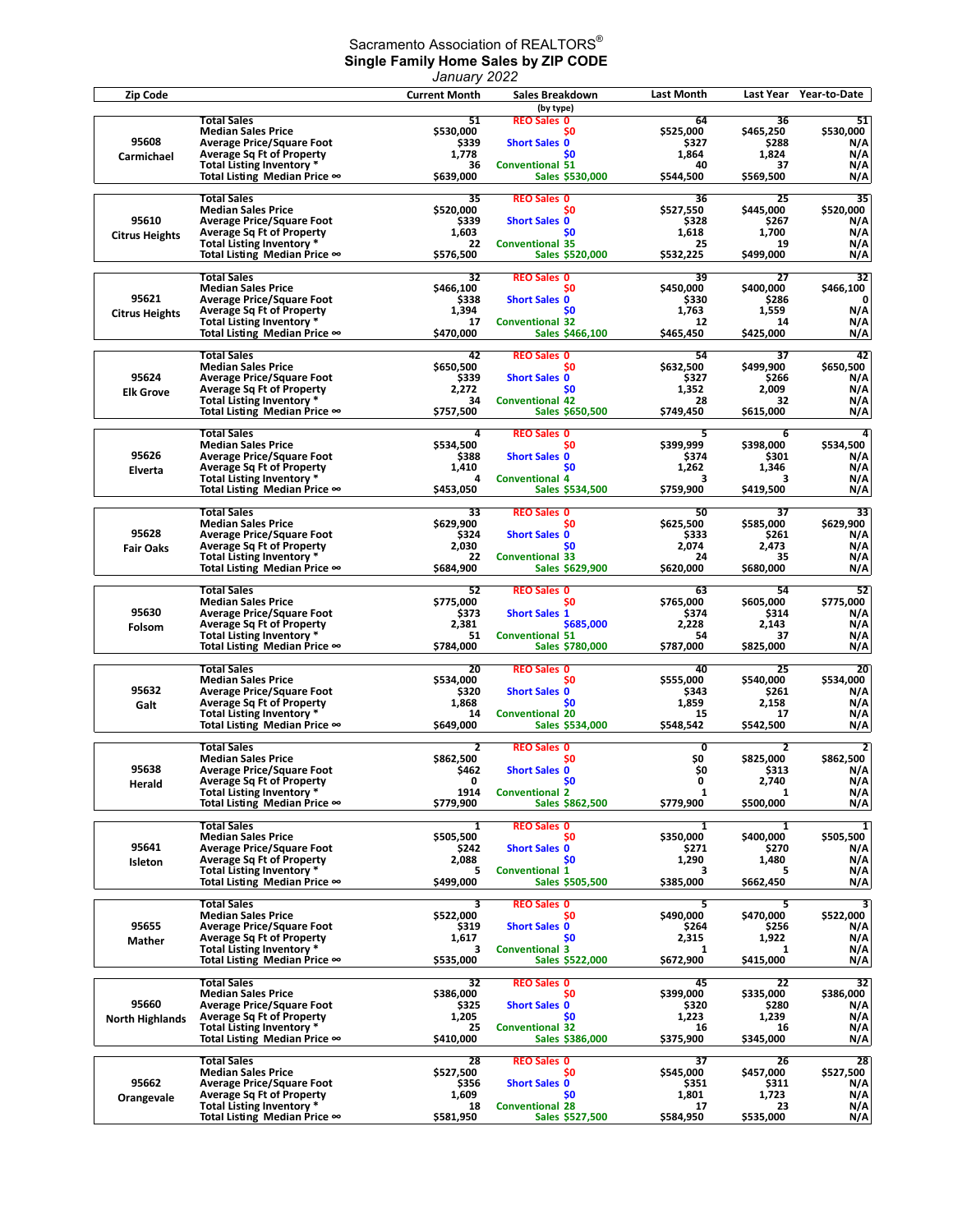## Sacramento Association of REALTORS $^\circ$ **Single Family Home Sales by ZIP CODE** *January 2022*

| <b>Zip Code</b>       |                                                                      | <b>Current Month</b> | Sales Breakdown                           | <b>Last Month</b>  | Last Year          | Year-to-Date                   |
|-----------------------|----------------------------------------------------------------------|----------------------|-------------------------------------------|--------------------|--------------------|--------------------------------|
|                       | <b>Total Sales</b>                                                   | 35                   | (by type)<br><b>REO Sales 0</b>           | 66                 | 32                 | 35                             |
|                       | <b>Median Sales Price</b>                                            | S470.000             | S0                                        | \$492,450          | \$434,137          | \$470,000                      |
| 95670                 | <b>Average Price/Square Foot</b>                                     | \$328                | <b>Short Sales 0</b>                      | \$317              | \$274              | N/A                            |
| Rancho Cordova        | <b>Average Sq Ft of Property</b><br>Total Listing Inventory *        | 1,523<br>23          | \$0<br><b>Conventional 35</b>             | 1.733<br>22        | 1,728<br>18        | N/A<br>N/A                     |
|                       | Total Listing Median Price ∞                                         | \$470,000            | Sales \$470,000                           | \$489,950          | \$388,900          | N/A                            |
|                       |                                                                      |                      |                                           |                    |                    |                                |
|                       | <b>Total Sales</b>                                                   | 17                   | <b>REO Sales 0</b>                        | 12                 | 11                 | 17                             |
| 95673                 | <b>Median Sales Price</b><br><b>Average Price/Square Foot</b>        | \$424,000<br>\$342   | \$0<br><b>Short Sales 0</b>               | \$400,000<br>\$312 | \$342,000<br>\$333 | \$424,000<br>N/A               |
| <b>Rio Linda</b>      | <b>Average Sq Ft of Property</b>                                     | 1,377                | <b>SO</b>                                 | 1,345              | 2,372              | N/A                            |
|                       | Total Listing Inventory *                                            | 8                    | <b>Conventional 17</b>                    | 11                 | 13                 | N/A                            |
|                       | Total Listing Median Price ∞                                         | \$437,500            | Sales \$424,000                           | \$514,950          | \$499,000          | N/A                            |
|                       | <b>Total Sales</b>                                                   | 5                    | <b>REO Sales 0</b>                        | 4                  | 9                  | 5                              |
|                       | <b>Median Sales Price</b>                                            | \$792,000            | S0                                        | \$621,500          | \$590,000          | \$792,000                      |
| 95683                 | <b>Average Price/Square Foot</b>                                     | \$292<br>2,827       | <b>Short Sales 0</b><br>\$0               | \$345<br>1,890     | \$256<br>2,372     | N/A<br>N/A                     |
| <b>Rancho Murieta</b> | <b>Average Sq Ft of Property</b><br>Total Listing Inventory *        | 3                    | <b>Conventional 5</b>                     | 5                  | 15                 | N/A                            |
|                       | Total Listing Median Price ∞                                         | \$899,000            | Sales \$792,000                           | \$824,900          | \$602,500          | N/A                            |
|                       | <b>Total Sales</b>                                                   | 0                    | <b>REO Sales 0</b>                        | $\overline{2}$     | 0                  | $\overline{\mathbf{0}}$        |
|                       | <b>Median Sales Price</b>                                            | \$O                  | \$0                                       | \$363,500          | \$O                | \$0                            |
| 95690                 | <b>Average Price/Square Foot</b>                                     | \$0                  | <b>Short Sales 0</b>                      | \$353              | \$0                | N/A                            |
| <b>Walnut Grove</b>   | <b>Average Sq Ft of Property</b><br>Total Listing Inventory *        | 0<br>1               | SO.<br><b>Conventional 0</b>              | 1,036<br>0         | 0<br>4             | N/A<br>N/A                     |
|                       | Total Listing Median Price ∞                                         | \$675,000            | Sales \$0                                 | \$0                | \$450,000          | N/A                            |
|                       |                                                                      |                      |                                           |                    |                    |                                |
|                       | <b>Total Sales</b><br><b>Median Sales Price</b>                      | 6<br>\$734,950       | <b>REO Sales 0</b><br>S0                  | 9<br>\$899,000     | 4<br>\$660,000     | 6<br>\$734,950                 |
| 95693                 | <b>Average Price/Square Foot</b>                                     | \$433                | <b>Short Sales 0</b>                      | \$369              | \$429              | N/A                            |
| Wilton                | <b>Average Sq Ft of Property</b>                                     | 2,161                | \$0                                       | 2,691              | 1,538              | N/A                            |
|                       | Total Listing Inventory *                                            | 5                    | <b>Conventional 6</b>                     | 5                  | 6                  | N/A                            |
|                       | Total Listing Median Price ∞                                         | \$1,299,000          | Sales \$734,950                           | \$1,100,000        | \$949,925          | N/A                            |
|                       | <b>Total Sales</b>                                                   | 18                   | <b>REO Sales 0</b>                        | 27                 | 15                 | 18                             |
| 95742                 | <b>Median Sales Price</b>                                            | \$615,500            | \$0                                       | \$635,000          | \$515,255          | \$615.500                      |
| Rancho Cordova        | <b>Average Price/Square Foot</b><br><b>Average Sq Ft of Property</b> | \$299<br>2,192       | <b>Short Sales 0</b><br>\$0               | \$282<br>2,422     | \$244<br>2,217     | N/A<br>N/A                     |
|                       | Total Listing Inventory *                                            | 18                   | <b>Conventional 18</b>                    | 20                 | 10                 | N/A                            |
|                       | Total Listing Median Price $\infty$                                  | \$674,950            | Sales \$615,500                           | \$650,000          | \$537,038          | N/A                            |
|                       | <b>Total Sales</b>                                                   | 24                   | <b>REO Sales 0</b>                        | 31                 | 32                 | 24                             |
|                       | <b>Median Sales Price</b>                                            | \$712,500            | \$0                                       | \$710,000          | \$597,000          | \$712,500                      |
| 95757                 | <b>Average Price/Square Foot</b>                                     | \$320                | <b>Short Sales 0</b>                      | \$298              | \$245              | N/A                            |
| <b>Elk Grove</b>      | <b>Average Sq Ft of Property</b><br>Total Listing Inventory *        | 2,330<br>16          | <b>SO</b><br><b>Conventional 24</b>       | 2,472<br>12        | 2,605<br>7         | N/A<br>N/A                     |
|                       | Total Listing Median Price $\infty$                                  | \$794,500            | <b>Sales \$712,500</b>                    | \$784,000          | \$529,000          | N/A                            |
|                       | Total Sales                                                          | 40                   | <b>REO Sales 0</b>                        | 46                 | 39                 | 40                             |
|                       | <b>Median Sales Price</b>                                            | \$607,500            | S0                                        | \$597,500          | \$490,000          | \$607,500                      |
| 95758                 | <b>Average Price/Square Foot</b>                                     | \$327                | <b>Short Sales 0</b>                      | \$337              | \$272              | N/A                            |
| <b>Elk Grove</b>      | <b>Average Sq Ft of Property</b>                                     | 1,967                | \$0                                       | 1,901              | 1,923              | N/A                            |
|                       | Total Listing Inventory *<br>Total Listing Median Price ∞            | 26<br>\$633,100      | <b>Conventional 40</b><br>Sales \$607,500 | 17<br>\$590,000    | 26<br>\$549,000    | N/A<br>N/A                     |
|                       |                                                                      |                      |                                           |                    |                    |                                |
|                       | <b>Total Sales</b><br><b>Median Sales Price</b>                      | 0<br>\$O             | <b>REO Sales 0</b><br>\$0                 | 2<br>\$926,906     | 4<br>\$769.000     | $\overline{\mathbf{0}}$<br>\$0 |
| 95811                 | <b>Average Price/Square Foot</b>                                     | \$0                  | <b>Short Sales 0</b>                      | \$445              | \$304              | N/A                            |
| Midtown/              | Average Sq Ft of Property                                            | 0                    | S0                                        | 2,232              | 2,526              | N/A                            |
| Downtown              | Total Listing Inventory *<br>Total Listing Median Price ∞            | 6<br>\$807,500       | <b>Conventional 0</b><br>Sales SO         | 10<br>\$869,000    | 11<br>\$749,000    | N/A<br>N/A                     |
|                       |                                                                      |                      |                                           |                    |                    |                                |
|                       | <b>Total Sales</b>                                                   | 1                    | <b>REO Sales 0</b>                        | 0                  | 6                  | $\overline{\mathbf{1}}$        |
| 95814                 | <b>Median Sales Price</b><br><b>Average Price/Square Foot</b>        | \$815,000            | S0<br><b>Short Sales 0</b>                | Ş0                 | \$602,900          | \$815,000                      |
| Downtown              | <b>Average Sq Ft of Property</b>                                     | \$464<br>1,756       | \$0                                       | \$0<br>0           | \$390<br>1,566     | N/A<br>N/A                     |
|                       | Total Listing Inventory *                                            | 2                    | <b>Conventional 1</b>                     | 3                  | 7                  | N/A                            |
|                       | Total Listing Median Price ∞                                         | \$752,870            | Sales \$815,000                           | \$719,596          | \$629,990          | N/A                            |
|                       | Total Sales                                                          | 16                   | <b>REO Sales 0</b>                        | 20                 | 21                 | 16                             |
| 95815                 | <b>Median Sales Price</b>                                            | \$365,000            | S0                                        | \$383,444          | \$295,000          | \$365,000                      |
| Woodlake              | <b>Average Price/Square Foot</b><br><b>Average Sq Ft of Property</b> | \$316<br>1,239       | <b>Short Sales 0</b><br>\$0               | \$300<br>1,453     | \$278<br>1,225     | N/A<br>N/A                     |
| <b>Noralto</b>        | Total Listing Inventory *                                            | 17                   | <b>Conventional 16</b>                    | 14                 | 13                 | N/A                            |
| S. Hagginwood         | Total Listing Median Price $\infty$                                  | \$351,000            | Sales \$365,000                           | \$366,500          | \$350,000          | N/A                            |
|                       | <b>Total Sales</b>                                                   |                      | <b>REO Sales 0</b>                        |                    |                    | 8                              |
| 95816                 | <b>Median Sales Price</b>                                            | 8<br>\$705,000       | \$0                                       | 15<br>\$765,000    | 13<br>\$635,000    | \$705,000                      |
| Midtown/East          | <b>Average Price/Square Foot</b>                                     | \$486                | <b>Short Sales 0</b>                      | \$498              | \$450              | N/A                            |
|                       | <b>Average Sq Ft of Property</b>                                     | 1,780                | SO.                                       | 1,902              | 1,554              | N/A                            |
| Sacramento            | Total Listing Inventory *<br>Total Listing Median Price ∞            | 14<br>\$819,000      | <b>Conventional 8</b><br>Sales \$705,000  | 14<br>\$772,500    | 16<br>\$759,450    | N/A<br>N/A                     |
|                       |                                                                      |                      |                                           |                    |                    |                                |
| 95817                 | <b>Total Sales</b>                                                   | 12                   | <b>REO Sales 0</b>                        | 14                 | 13                 | 12                             |
| Elmhurst              | <b>Median Sales Price</b><br><b>Average Price/Square Foot</b>        | \$514,500<br>\$408   | S0<br><b>Short Sales 0</b>                | \$465,000<br>\$454 | \$439,000<br>\$407 | \$514,500<br>N/A               |
| <b>Med Center</b>     | <b>Average Sq Ft of Property</b>                                     | 1,374                | \$0                                       | 1,172              | 1,097              | N/A                            |
| North/Central         | Total Listing Inventory *                                            | 13                   | <b>Conventional 12</b>                    | 12                 | 6                  | N/A                            |
| Oak Park              | Total Listing Median Price $\infty$                                  | \$549,900            | Sales \$514,500                           | \$565,500          | \$414,000          | N/A                            |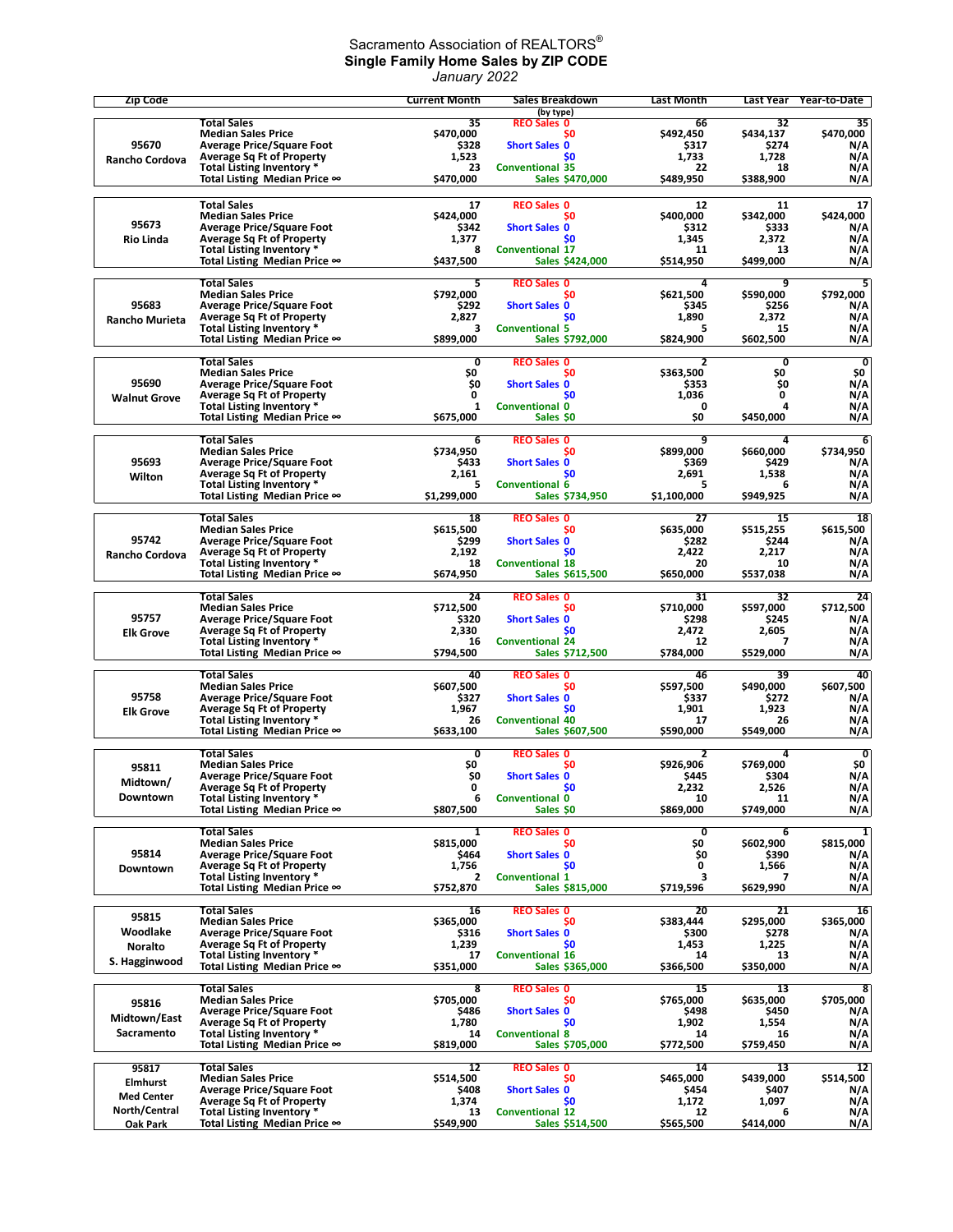## Sacramento Association of REALTORS $^\circ$ **Single Family Home Sales by ZIP CODE** *January 2022*

| <b>Zip Code</b>          |                                                                      | <b>Current Month</b> | Sales Breakdown                           | <b>Last Month</b>  | Last Year          | Year-to-Date            |
|--------------------------|----------------------------------------------------------------------|----------------------|-------------------------------------------|--------------------|--------------------|-------------------------|
|                          | <b>Total Sales</b>                                                   | 8                    | (by type)<br><b>REO Sales 0</b>           | 27                 | 20                 | 8                       |
| 95818                    | <b>Median Sales Price</b>                                            | \$740,500            | S0                                        | \$692,000          | \$661,250          | \$740,500               |
| <b>Land Park</b>         | <b>Average Price/Square Foot</b><br><b>Average Sq Ft of Property</b> | \$500<br>1,661       | <b>Short Sales 0</b><br>\$0               | \$521<br>1,502     | \$464<br>1,519     | N/A<br>N/A              |
| <b>Curtis Park</b>       | Total Listing Inventory *                                            | 19                   | <b>Conventional 8</b>                     | 11                 | 13                 | N/A                     |
|                          | Total Listing Median Price ∞                                         | \$795,000            | Sales \$740,500                           | \$799,000          | \$565,000          | N/A                     |
|                          | <b>Total Sales</b>                                                   | 21                   | <b>REO Sales 0</b>                        | 23                 | 26                 | 21                      |
| 95819                    | <b>Median Sales Price</b>                                            | \$720,000<br>\$558   | \$0                                       | \$708,000<br>\$530 | \$688,500<br>\$483 | \$720,000               |
| <b>East Sacramento</b>   | <b>Average Price/Square Foot</b><br><b>Average Sq Ft of Property</b> | 1.638                | <b>Short Sales 0</b><br>S <sub>0</sub>    | 1,586              | 1,656              | N/A<br>N/A              |
|                          | Total Listing Inventory *                                            | 13                   | <b>Conventional 21</b>                    | 17                 | 20                 | N/A                     |
|                          | Total Listing Median Price ∞                                         | \$795,000            | Sales \$720,000                           | \$760,000          | \$884,450          | N/A                     |
| 95820                    | <b>Total Sales</b>                                                   | 29<br>\$425,000      | <b>REO Sales 1</b>                        | 35                 | 34                 | 29                      |
| <b>Tahoe Park</b>        | <b>Median Sales Price</b><br><b>Average Price/Square Foot</b>        | \$339                | \$294,900<br><b>Short Sales 0</b>         | \$405,000<br>\$382 | \$355,000<br>\$313 | \$425,000<br>N/A        |
| <b>Colonial Village</b>  | <b>Average Sq Ft of Property</b>                                     | 1,279                | \$0                                       | 1,100              | 1,331              | N/A                     |
| S. Oak Park              | Total Listing Inventory *                                            | 36                   | <b>Conventional 28</b>                    | 23                 | 18                 | N/A                     |
|                          | Total Listing Median Price ∞                                         | \$399,450            | Sales \$425,000                           | \$379,000          | \$372,000          | N/A                     |
|                          | <b>Total Sales</b><br><b>Median Sales Price</b>                      | 17<br>\$510,000      | <b>REO Sales 0</b><br>\$0                 | 24<br>\$500,000    | 27<br>\$415,000    | 17<br>\$510,000         |
| 95821                    | <b>Average Price/Square Foot</b>                                     | \$334                | <b>Short Sales 0</b>                      | \$341              | \$293              | N/A                     |
| N. Arden Arcade          | <b>Average Sq Ft of Property</b>                                     | 1,556                | \$0                                       | 1,642              | 1,497              | N/A                     |
|                          | Total Listing Inventory *                                            | 17                   | <b>Conventional 17</b>                    | 15                 | 10                 | N/A                     |
|                          | Total Listing Median Price ∞                                         | \$556.000            | <b>Sales S510,000</b>                     | \$585,000          | \$399,000          | N/A                     |
| 95822                    | <b>Total Sales</b><br><b>Median Sales Price</b>                      | 39<br>\$441,500      | <b>REO Sales 0</b><br>S0                  | 34<br>\$409,500    | 24<br>\$350,000    | 39<br>\$441,500         |
| S. Land Park             | <b>Average Price/Square Foot</b>                                     | \$340                | <b>Short Sales 0</b>                      | \$318              | \$312              | N/A                     |
| <b>Hollywood Park</b>    | <b>Average Sq Ft of Property</b>                                     | 1,428                | S <sub>0</sub>                            | 1,393              | 1,259              | N/A                     |
| <b>Golf Course Terr.</b> | Total Listing Inventory *                                            | 8                    | <b>Conventional 39</b>                    | 21                 | 19                 | N/A                     |
|                          | Total Listing Median Price ∞                                         | \$450,000            | Sales \$441,500                           | \$449,950          | \$350,000          | N/A                     |
| 95823                    | <b>Total Sales</b><br><b>Median Sales Price</b>                      | 40<br>\$443,385      | <b>REO Sales 0</b><br>S0                  | 52<br>\$425,000    | 35<br>\$360,000    | 40<br>\$443,385         |
| S. Sacramento            | <b>Average Price/Square Foot</b>                                     | \$315                | <b>Short Sales 0</b>                      | \$308              | \$252              | N/A                     |
| Parkway                  | <b>Average Sq Ft of Property</b>                                     | 1,441                | \$0                                       | 1,435              | 1,531              | N/A                     |
| Valley Hi                | Total Listing Inventory *                                            | 10                   | <b>Conventional 40</b>                    | 17                 | 11                 | N/A                     |
|                          | Total Listing Median Price ∞                                         | \$421,950            | Sales \$443,385                           | \$406,100          | \$371,500          | N/A                     |
|                          | <b>Total Sales</b>                                                   | 10                   | <b>REO Sales 0</b>                        | 18                 | 13                 | 10                      |
| 95824                    | <b>Median Sales Price</b>                                            | \$372,500            | \$0                                       | \$368,000          | \$315,000          | \$372,500               |
| S. City Farms            | <b>Average Price/Square Foot</b>                                     | \$319                | <b>Short Sales 0</b>                      | \$286              | \$267              | N/A                     |
| <b>Fruitridge Manor</b>  | <b>Average Sq Ft of Property</b><br>Total Listing Inventory *        | 1,198<br>9           | S <sub>0</sub><br><b>Conventional 10</b>  | 1,366<br>16        | 1,223<br>161       | N/A<br>N/A              |
| Avondale                 | Total Listing Median Price ∞                                         | \$350,000            | Sales \$372,500                           | \$355,000          | \$340,000          | N/A                     |
|                          | <b>Total Sales</b>                                                   | 7                    | <b>REO Sales 0</b>                        | 15                 | 12                 | 7                       |
| 95825                    | <b>Median Sales Price</b>                                            | \$475,000            | S0                                        | \$499,950          | \$411,000          | \$475,000               |
| S. Arden Arcade          | <b>Average Price/Square Foot</b>                                     | \$332                | <b>Short Sales 0</b>                      | \$340              | \$272              | N/A                     |
| Sierra Oaks              | <b>Average Sq Ft of Property</b><br>Total Listing Inventory *        | 1,459<br>6           | \$0<br><b>Conventional 7</b>              | 1,588<br>Δ         | 1,542<br>10        | N/A<br>N/A              |
| <b>Campus Commons</b>    | Total Listing Median Price ∞                                         | \$517,000            | Sales \$475,000                           | \$544,450          | \$450,000          | N/A                     |
|                          | <b>Total Sales</b>                                                   | 31                   | <b>REO Sales 0</b>                        | 36                 | 24                 | 31                      |
| 95826                    | <b>Median Sales Price</b>                                            | \$485,000            | \$0                                       | \$485,000          | \$422,500          | \$485,000               |
| <b>College Glen</b>      | <b>Average Price/Square Foot</b>                                     | \$353                | <b>Short Sales 0</b>                      | \$364              | \$292              | N/A                     |
| La Riviera               | <b>Average Sq Ft of Property</b>                                     | 1,424                | \$0                                       | 1,389              | 1,519              | N/A                     |
| Rosemont                 | Total Listing Inventory *<br>Total Listing Median Price ∞            | 13<br>\$530,000      | <b>Conventional 31</b><br>Sales \$485,000 | 10<br>\$509,500    | 15<br>\$459,900    | N/A<br>N/A              |
|                          | <b>Total Sales</b>                                                   | 14                   | <b>REO Sales 0</b>                        | 18                 | 11                 | 14                      |
|                          | <b>Median Sales Price</b>                                            | \$455,000            | \$0                                       | \$444,000          | \$410,000          | \$455,000               |
| 95827                    | <b>Average Price/Square Foot</b>                                     | \$294                | <b>Short Sales 0</b>                      | \$303              | \$261              | N/A                     |
| Lincoln Village          | <b>Average Sq Ft of Property</b><br>Total Listing Inventory *        | 1,778<br>9           | \$0<br><b>Conventional 14</b>             | 1,561<br>6         | 1,752<br>4         | N/A<br>N/A              |
|                          | Total Listing Median Price ∞                                         | \$500,000            | Sales \$455,000                           | \$469,900          | \$397,000          | N/A                     |
|                          | <b>Total Sales</b>                                                   | 36                   | <b>REO Sales 1</b>                        | 42                 | 34                 | 36                      |
|                          | <b>Median Sales Price</b>                                            | \$453,500            | \$287,000                                 | \$444,500          | \$372,250          | \$453,500               |
| 95828                    | <b>Average Price/Square Foot</b>                                     | \$315                | <b>Short Sales 0</b>                      | \$302              | \$262              | N/A                     |
| <b>Florin</b>            | <b>Average Sq Ft of Property</b><br>Total Listing Inventory *        | 1,557<br>29          | \$0<br><b>Conventional 36</b>             | 1,482<br>27        | 1,480<br>26        | N/A<br>N/A              |
|                          | Total Listing Median Price $\infty$                                  | \$450,000            | Sales \$453,500                           | \$435,000          | \$392,000          | N/A                     |
|                          | <b>Total Sales</b>                                                   | 25                   | <b>REO Sales 0</b>                        | 31                 | 22                 | 25                      |
|                          | <b>Median Sales Price</b>                                            | \$629,000            | \$0                                       | \$577,000          | \$435,000          | \$629,000               |
| 95829                    | <b>Average Price/Square Foot</b>                                     | \$295                | <b>Short Sales 0</b>                      | \$341              | \$296              | N/A                     |
| Vineyard                 | <b>Average Sq Ft of Property</b>                                     | 2,233                | <b>SO</b>                                 | 1,917              | 1,582              | N/A                     |
|                          | Total Listing Inventory *<br>Total Listing Median Price ∞            | 16<br>\$664,500      | <b>Conventional 25</b><br>Sales \$629,000 | 17<br>\$699,000    | 18<br>\$564,825    | N/A<br>N/A              |
|                          | <b>Total Sales</b>                                                   | 1                    | <b>REO Sales 0</b>                        | 2                  | 0                  | $\overline{\mathbf{1}}$ |
|                          | <b>Median Sales Price</b>                                            | \$900,000            | S0                                        | \$1,162,500        | SO.                | \$900,000               |
| 95830                    | <b>Average Price/Square Foot</b>                                     | \$296                | <b>Short Sales 0</b>                      | \$406              | \$O                | N/A                     |
| <b>East Florin Road</b>  | <b>Average Sq Ft of Property</b><br>Total Listing Inventory *        | 3,039<br>0           | \$0<br><b>Conventional 1</b>              | 3,344<br>1         | 0<br>0             | N/A<br>N/A              |
|                          | Total Listing Median Price ∞                                         | \$0                  | Sales \$900,000                           | \$940,000          | \$0                | N/A                     |
|                          |                                                                      |                      |                                           |                    |                    |                         |